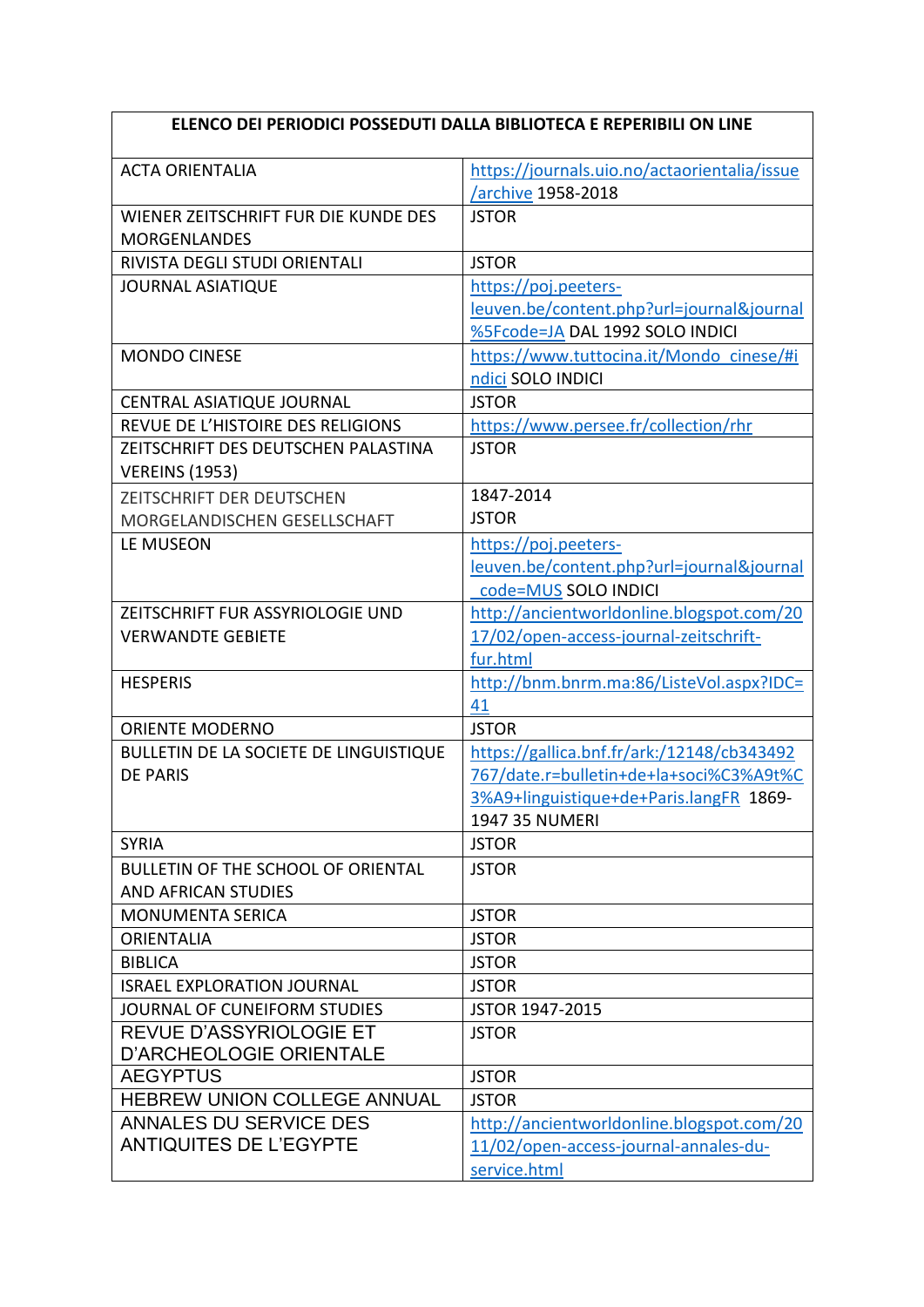| THE JEWISH QUARTERLY REVIEW                                       | <b>JSTOR</b>                                 |
|-------------------------------------------------------------------|----------------------------------------------|
| JOURNAL OF BIBLICAL LITERATURE                                    | <b>JSTOR</b>                                 |
| REVUE DU MONDE MUSULMAN                                           | https://gallica.bnf.fr/ark:/12148/cb328592   |
|                                                                   | 223/date.r=revue+du+monde+musulman.la        |
|                                                                   | ngFR                                         |
| <b>BIFAO</b>                                                      | https://www.ifao.egnet.net/bifao/119/        |
| ROCZNIK ORIENTALISTYCZNY                                          | http://journals.pan.pl/ro/95044 2011-        |
| <b>ANNALS OF THE BHANDARKAR</b>                                   | <b>JSTOR</b>                                 |
| ORIENTAL RESEARCH INSTITUTE                                       |                                              |
| <b>ARS ORIENTALIS</b>                                             | <b>JSTOR</b>                                 |
| <b>ATIQOT</b>                                                     | <b>JSTOR</b>                                 |
| <b>BULLETIN DE L'ECOLE FRANÇ AISE</b>                             | <b>JSTOR</b>                                 |
| <b>D'EXTREME ORIENTE</b>                                          |                                              |
| <b>EAST AND WEST</b>                                              | <b>JSTOR</b>                                 |
| JOURNAL OF ORIENTAL STUDIES                                       | <b>JSTOR</b>                                 |
| <b>AL-QANTARA</b>                                                 | http://al-                                   |
|                                                                   | gantara.revistas.csic.es/index.php/al-       |
|                                                                   | qantara/issue/archive 1996-                  |
| <b>ZEITSCHRIFT FUR AGYPTISCHE</b>                                 | https://archive.org/search.php?query=Zeits   |
| SPRACHE UND ALTERTUMSKUNDE                                        | chrift+f%C3%BCr+%C3%A4gyptische+sprac        |
|                                                                   | he+und+altertumskunde+AND+creator%3A         |
|                                                                   | %22Deutsche+Morgenl%C3%A4ndische+Ge          |
|                                                                   | sellschaft%22&page=2 VOL. 1-57               |
| <b>TARBIZ</b>                                                     | <b>JSTOR</b>                                 |
| <b>BULLETIN D'ETUDES ORIENTALES</b>                               | <b>JSTOR</b>                                 |
| <b>JOURNAL OF EGYPTIAN</b><br><b>ARCHAEOLOGY</b>                  | <b>JSTOR</b>                                 |
| HARVARD JOURNAL OF ASIATIC<br><b>STUDIES</b>                      | <b>JSTOR</b>                                 |
| <b>ACTA ORIENTALIA ACADEMIAE</b><br><b>SCIENTIARUM HUNGARICAE</b> | <b>JSTOR</b>                                 |
| <b>EPIGRAPHIA INDICA</b>                                          | https://archive.org/search.php?query=Zeits   |
|                                                                   | chrift+f%C3%BCr+%C3%A4gyptische+sprac        |
|                                                                   | he+und+altertumskunde+AND+creator%3A         |
|                                                                   | %22Deutsche+Morgenl%C3%A4ndische+Ge          |
|                                                                   | sellschaft%22&page=2                         |
| <b>TARIH DERGISI</b>                                              | https://dergipark.org.tr/tr/pub/iutarih/arch |
|                                                                   | ive                                          |
| <b>JORNAL OF THE AMERICAN</b>                                     | <b>JSTOR</b>                                 |
| <b>ORIENTAL SOCIETY</b>                                           |                                              |
| <b>BULLETIN OF THE DECCAN</b>                                     | <b>JSTOR</b>                                 |
| <b>COLLEGE</b>                                                    |                                              |
|                                                                   |                                              |
| <b>NEAR EASTERN ARCHAEOLOGY</b>                                   | <b>JSTOR</b>                                 |
| THE BIBLICAL ARCHAEOLOGIST                                        | <b>JSTOR</b>                                 |
| <b>BULLETIN OF THE AMERICAN</b>                                   | <b>JSTOR</b>                                 |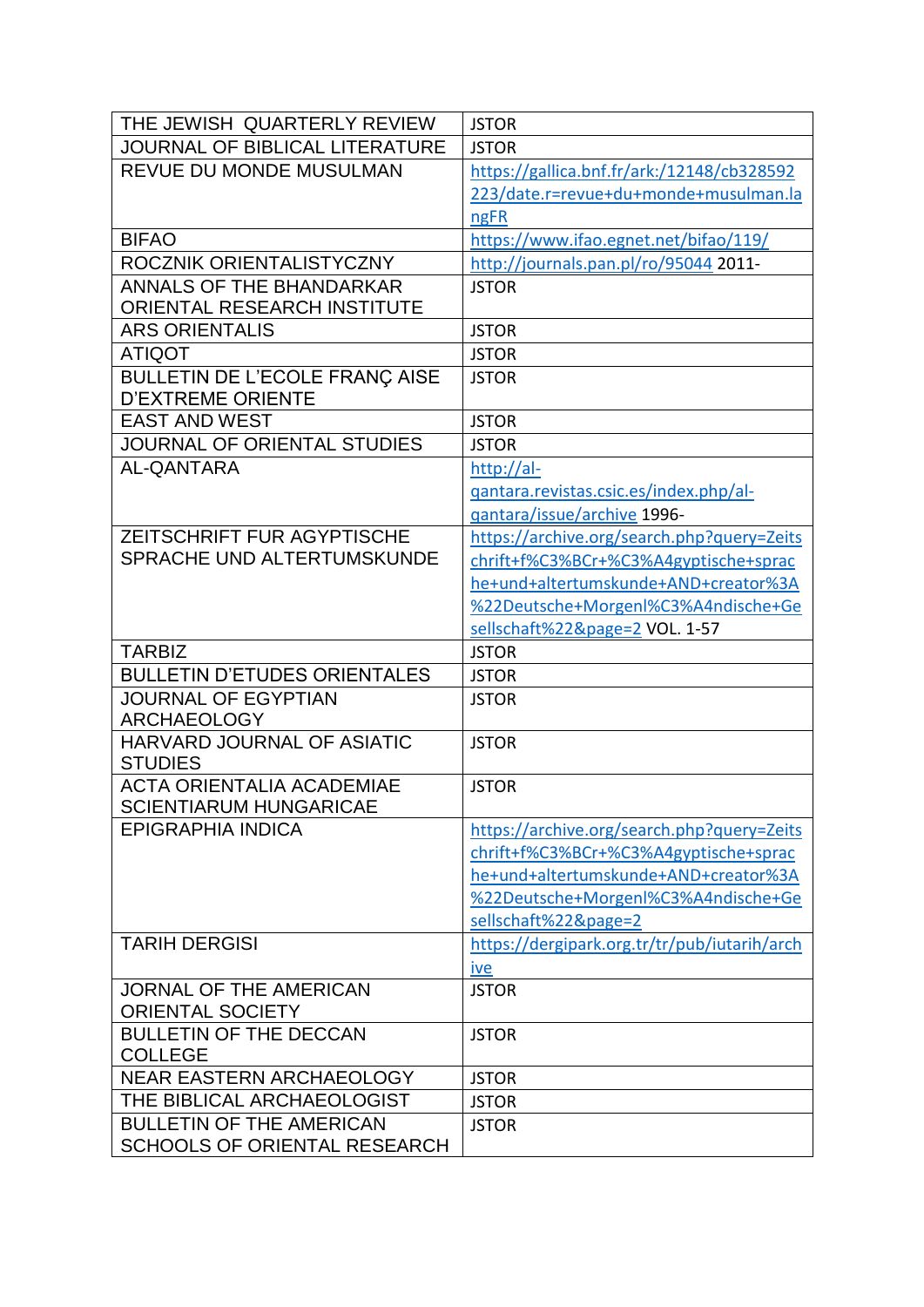| THE ANNUAL OF THE AMERICAN           | <b>JSTOR</b>                                   |
|--------------------------------------|------------------------------------------------|
| <b>SCHOOLS OF ORIENTAL RESEARCH</b>  |                                                |
| <b>MIDDLE EAST JOURNAL</b>           | <b>JSTOR</b>                                   |
| <b>THEOLOGICAL STUDIES</b>           | https://journals.sagepub.com/loi/tsja          |
| RASSEGNA DI STUDI ETIOPICI           | <b>JSTOR</b>                                   |
| <b>REVISTA DEL INSTITUTO DE</b>      | http://institutoegipcio.es/revista-del-        |
| <b>ESTUDIOS ISLAMICOS EN MADRID</b>  | instituto-egipcio-de-estudios-islamicos-en-    |
|                                      | madrid/                                        |
| <b>TURK DILI</b>                     | http://tdk.gov.tr/yayinlar/turk-dili-dergisi/  |
| <b>T'OUNG PAO</b>                    | <b>JSTOR</b>                                   |
| <b>VETUS TESTAMENTUM</b>             | <b>JSTOR</b>                                   |
| <b>CINA</b>                          | <b>JSTOR</b>                                   |
| DIE WELT DES ORIENT                  | <b>JSTOR</b>                                   |
| <b>KUNST DES ORIENTS</b>             | <b>JSTOR</b>                                   |
| <b>MELANGES INSTITUTE DOMENICAIN</b> | https://poj.peeters-                           |
| <b>D'ETUDES ORIENTALES DU CAIRE</b>  | leuven.be/content.php?url=journal&journal      |
|                                      | code=MID SOLO INDICI                           |
| <b>BULLETIN DU MUSEE DE BEYROUTH</b> | http://maisonneuve-                            |
|                                      | edition.com/collections/coll bulletin beyro    |
|                                      | uth.htm SOLO INDICI                            |
| REVUE BIBLIOGRAPHIQUE DE             | <b>JSTOR</b>                                   |
| <b>SINOLOGIE</b>                     |                                                |
| <b>MUSEUM OF FAR EASSTERN</b>        | https://archive.org/details/ostasiatiska       |
| <b>ANTIQUITIES. BULLETIN</b>         |                                                |
| <b>BELLETEN, TURK TARIH KURUMU</b>   | https://www.ttk.gov.tr/yayinlarimiz/dergi/     |
|                                      | belleten-ciltlxxxii-sayi295-yil2018-aralik/    |
| <b>STUDIA ISLAMICA</b>               | <b>JSTOR</b>                                   |
| <b>ORIENTALIA CHRISTIANA</b>         | http://www.orientaliachristiana.it/orientali   |
| <b>PERIODICA</b>                     | a-christiana-periodica.htm SOLO INDICI         |
| <b>ORIENS</b>                        | <b>J STOR</b>                                  |
| REVUE DES ETUDES ANCIENNES           | https://www.persee.fr/collection/rea           |
| <b>ANTHROPOS</b>                     | <b>JSTOR</b>                                   |
| <b>COMPARATIVE LITERATURE</b>        | <b>J STOR</b>                                  |
| <b>ISLAMIC REVIEW</b>                | http://aaiil.org/text/articles/islamicreview/i |
|                                      | slamicreview.shtml                             |
| <b>ASIATISCHE STUDIEN</b>            | https://www.degruyter.com/view/journals/       |
|                                      | asia/asia-overview.xml?lang=en SOLO            |
|                                      | <b>INDICI</b>                                  |
| <b>PALESTINE EXPLORATION</b>         | https://www.tandfonline.com/loi/ypeq20         |
| <b>QUARTERLY</b>                     |                                                |
| <b>CHINA RECONTRUCTS</b>             | http://www.bannedthought.net/China/Ma          |
|                                      | gazines/ChinaReconstructs/index.htm            |
| JOURNAL OF THE ASIATIC SOCIETY       | https://www.asiaticsocietykolkata.org/publ     |
|                                      | ications/journal                               |
| JOURNAL OF THE ROYAL ASIATIC         | https://archive.org/details/journalasiatics3   |
| SOCIETY OF BENGAL                    | Obenggoog/mode/2up                             |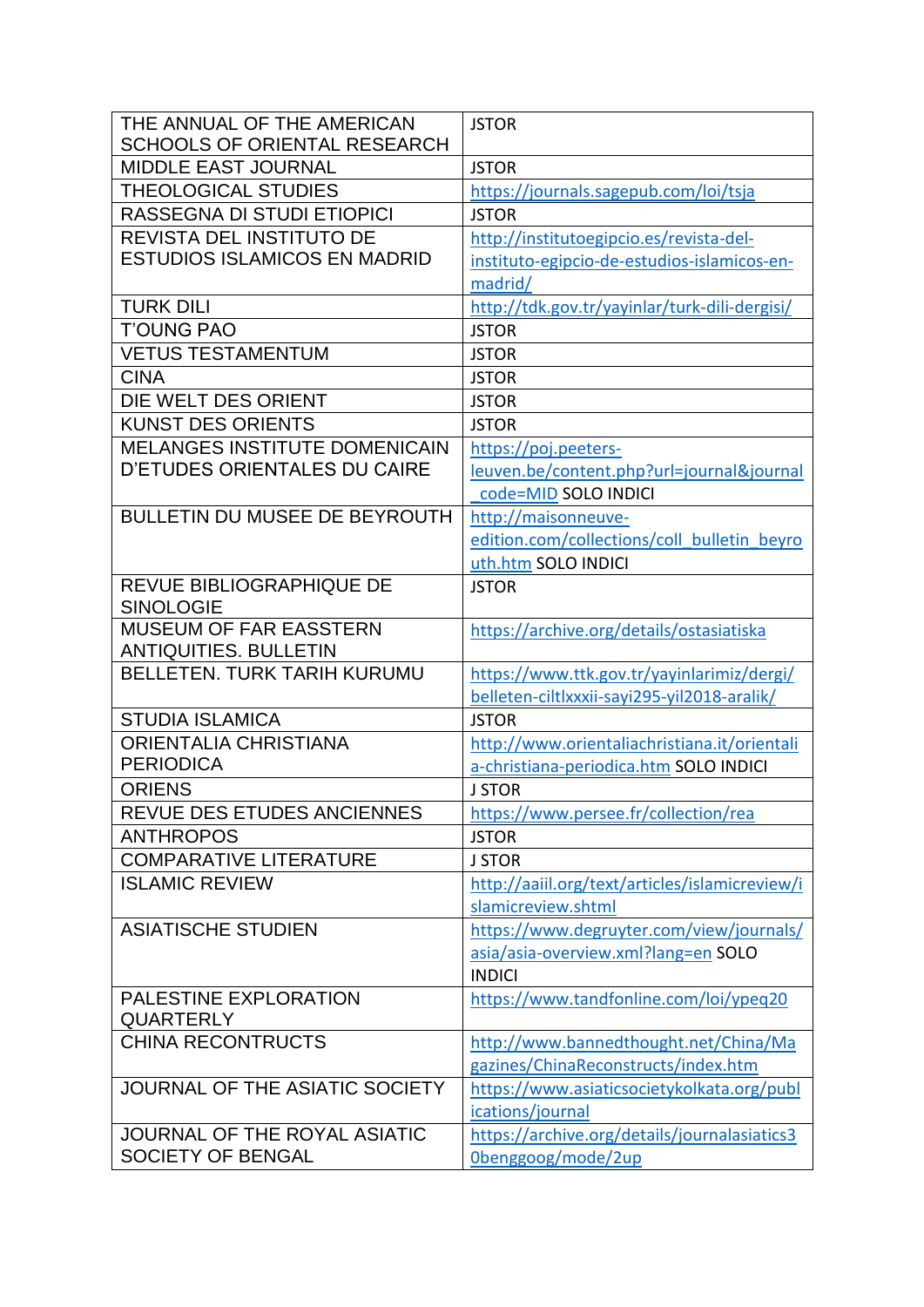| <b>BIBLIOTHECA ORIENTALIS</b>                                | https://poj.peeters-                                        |
|--------------------------------------------------------------|-------------------------------------------------------------|
|                                                              | leuven.be/content.php?url=issue&journal                     |
|                                                              | code=bior&issue=1&vol=76                                    |
|                                                              | <b>INDICI E QUALCHE ARTICOLO FREE</b>                       |
| <b>IRAQ</b>                                                  | <b>JSTOR</b>                                                |
| JOURNAL OF NEAR EASTERN<br><b>STUDIES</b>                    | <b>JSTOR</b>                                                |
| <b>BULLETIN OF THE ASIA INSTITUTE</b>                        | <b>JSTOR</b>                                                |
| <b>FAR EASTERN QUARTERLY</b>                                 | <b>JSTOR</b>                                                |
| <b>BYZANTION</b>                                             | <b>JSTOR</b>                                                |
| <b>BULLETIN DE LA SOCIETE DES</b>                            | https://gallica.bnf.fr/ark:/12148/cb327243                  |
| <b>ETUDES INDOCHINOISES</b>                                  | 62m/date 20 ANNATE VARIE                                    |
| <b>SAECULUM</b>                                              | https://www.degruyter.com/view/journals/                    |
|                                                              | saeculum/saeculum-                                          |
|                                                              | overview.xml?tab_body=toc-68871 SOLO                        |
|                                                              | <b>INDICI</b>                                               |
| <b>BYZANTINISCHE ZEITSCHRIFT</b>                             | https://www.degruyter.com/view/journals/                    |
|                                                              | byzs/byzs-                                                  |
|                                                              | overview.xml?lang=en&tab_body=toc-                          |
|                                                              | 68871 SOLO INDICI                                           |
| ANNUAL OF THE DEPARTMENT OF                                  | http://publication.doa.gov.jo/Publications/                 |
| <b>ANTIQUITIES OF JORDAN</b>                                 | ViewPublic/68                                               |
| ORIENTALIA SUECANA                                           | http://www.orientaliasuecana.lingfil.uu.se/                 |
|                                                              | archive/                                                    |
| <b>ARCHIV FUR ORIENTFORSCHUNG</b>                            | <b>JSTOR</b>                                                |
| <b>CHRONIQUE D'EGYPTE</b>                                    | https://www.brepolsonline.net/loi/cde<br><b>SOLO INDICI</b> |
| THE CATHOLIC BIBLICAL                                        | <b>JSTOR</b>                                                |
| <b>QUARTERLY</b>                                             |                                                             |
| <b>INTERNATIONAL REVIEW OF</b>                               | https://brill.com/view/serial/IRBS SOLO                     |
| <b>BIBLICAL STUDIES</b>                                      | <b>INDICI</b>                                               |
| <b>ANATOLIAN STUDIES</b>                                     | <b>JSTOR</b>                                                |
| AMERICAN JOURNAL OF                                          | <b>JSTOR</b>                                                |
| <b>ARCHAEOLOGY</b>                                           |                                                             |
| WIENER ZEITSCHRIFT FUR DIE                                   | <b>JSTOR</b>                                                |
| <b>KUNDE SUDASIENS</b>                                       |                                                             |
| <b>CAHIERS DE CIVILISATION</b>                               | https://www.persee.fr/collection/ccmed                      |
| <b>MEDIEVALE</b>                                             |                                                             |
| <b>HISTORY OF RELIGIONS</b>                                  | <b>JSTOR</b>                                                |
| <b>ARTIBUS ASIAE</b>                                         | <b>JSTOR</b>                                                |
| <b>ANNALES ISLAMOLOGIQUES</b>                                | https://www.ifao.egnet.net/anisl/52/                        |
| <b>BULLETIN CRITIQUE DES ANNALES</b><br><b>ISLAMOLOGIQUE</b> | https://www.ifao.egnet.net/bcai/33/                         |
| <b>IRANICA ANTIQUA</b>                                       | https://poj.peeters-                                        |
|                                                              | leuven.be/content.php?url=journal&journal                   |
|                                                              | code=IA SOLO INDICI                                         |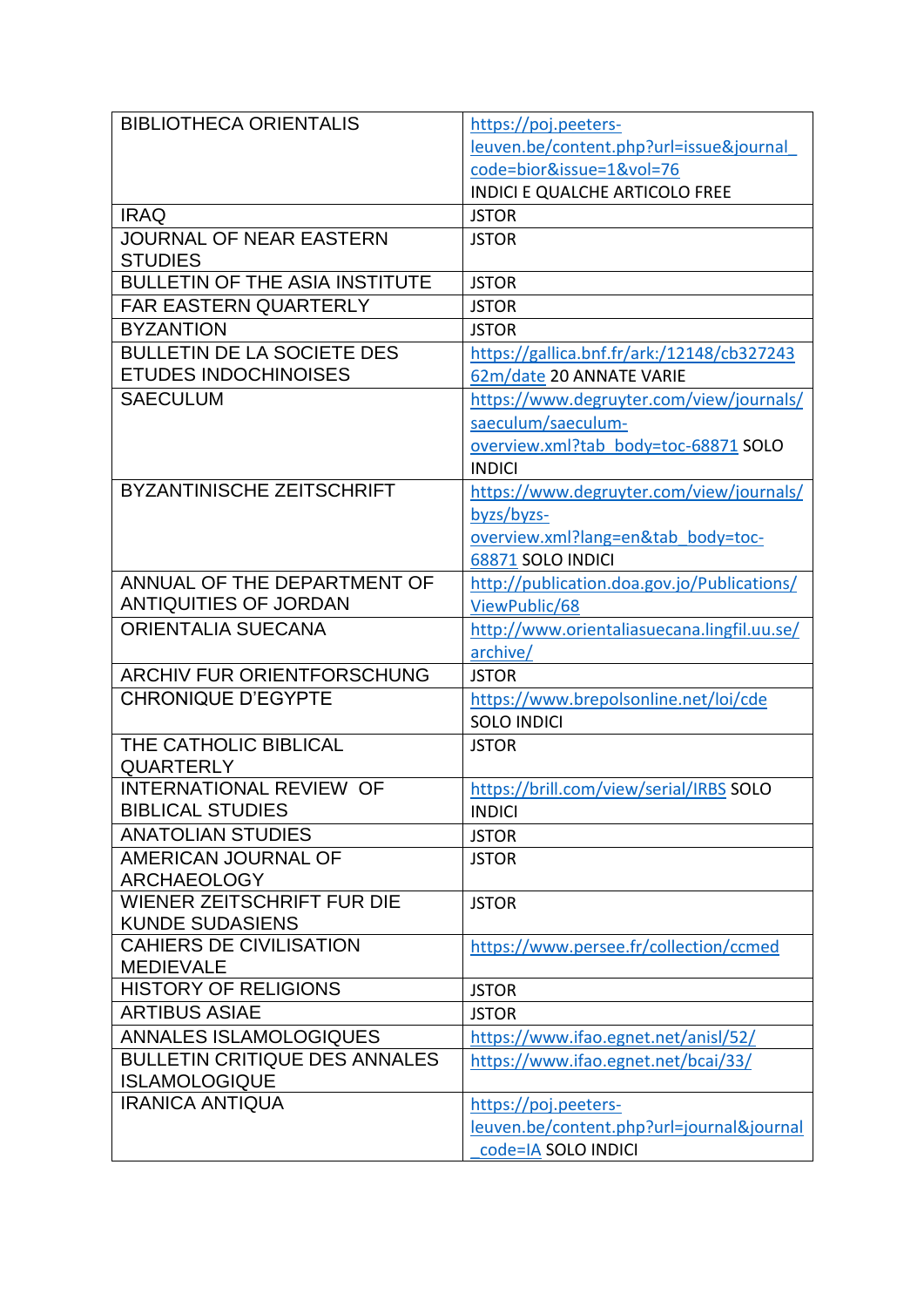| JOURNAL OF THE ECONOMIC AND<br><b>JSTOR</b><br>SOCIAL HISTORY OF THE ORIENT<br><b>FOLIA ORIENTALIA</b><br>http://journals.pan.pl/for<br><b>INDO IRANIAN JOURNAL</b><br><b>JSTOR</b><br><b>EXPEDITION</b><br>https://www.penn.museum/research/expe<br>dition-magazine<br>THE CHUNG CHI JOURNAL<br>https://hkjo.lib.hku.hk/exhibits/show/hkjo/<br>browseArticle?book=b27714457&issue=70<br>024<br>THE JOURNAL OF AFRICAN<br><b>JSTOR</b><br><b>HISTORY</b><br><b>REVUE D'EGYPTOLOGIE</b><br>https://poj.peeters-<br>leuven.be/content.php?url=journal&journal<br>code=RE SOLO INDICI<br><b>CAHIERS D'ETUDES AFRICAINES</b><br><b>JSTOR</b><br><b>AFRICA</b><br><b>JSTOR</b><br><b>ORIENS EXTREMUS</b><br><b>JSTOR</b><br><b>IRAN</b><br><b>JSTOR</b><br><b>REVUE DE QUMRAN</b><br><b>JSTOR</b><br><b>ISLAM TETKIKLERI DERGISI</b><br>https://dergipark.org.tr/en/pub/iuislamtd<br><b>SOLO INDICI</b><br><b>QUARTERLY BULLETIN. NATIONAL</b><br>https://nbebank.com/quarterly-bulletin/<br><b>BANK OF ETHIOPIA</b><br><b>BRITISH MUSEUM QUARTERLY</b><br><b>JSTOR</b><br><b>DISISLERI BELLETENI</b><br>http://diad.mfa.gov.tr/db-belleteni.tr.mfa<br>THE ADYAR LIBRARY BULLETIN<br>http://iapsop.com/archive/materials/adyar<br>library bulletin/<br>REVUE DES ETUDES ARMENIENNES<br>https://poj.peeters-<br>leuven.be/content.php?url=journal&journal<br>code=REA SOLO INDICI<br><b>JOURNAL OF ETHIOPIAN STUDIES</b><br><b>JSTOR</b><br><b>PHOENIX</b><br><b>JSTOR</b><br>THE JOURNAL OF THE PALESTINE<br>https://archive.org/details/journalofpalesti<br><b>ORIENTAL SOCIETY</b><br>01paleuoft/page/n10/mode/2up<br><b>BULLETIN D'ARCHEOLOGIE</b><br>http://cnra.dz/?p=4139<br><b>ALGERIENNE</b><br><b>ARCHIVES OF ASIAN ART</b><br><b>JSTOR</b><br>ARCHIVES OF THE CHINA ART<br><b>JSTOR</b><br><b>SOCIETY OF AMERICA</b><br><b>BULLETIN MEDELHAVSMUSEET</b><br>https://archive.org/details/Bulletin 201704<br>/page/n10/mode/2up N-1-10<br>NACHRICHTEN DER GESELLSCHAFT<br>https://www.oag.uni-<br><b>FUR NATURE</b><br>hamburg.de/noag.html<br><b>STUDI CLASSICI E ORIENTALI</b><br><b>JSTOR</b><br><b>LEVANT</b> | JOURNAL OF THE AMERICAN         | <b>JSTOR</b>                           |
|---------------------------------------------------------------------------------------------------------------------------------------------------------------------------------------------------------------------------------------------------------------------------------------------------------------------------------------------------------------------------------------------------------------------------------------------------------------------------------------------------------------------------------------------------------------------------------------------------------------------------------------------------------------------------------------------------------------------------------------------------------------------------------------------------------------------------------------------------------------------------------------------------------------------------------------------------------------------------------------------------------------------------------------------------------------------------------------------------------------------------------------------------------------------------------------------------------------------------------------------------------------------------------------------------------------------------------------------------------------------------------------------------------------------------------------------------------------------------------------------------------------------------------------------------------------------------------------------------------------------------------------------------------------------------------------------------------------------------------------------------------------------------------------------------------------------------------------------------------------------------------------------------------------------------------------------------------------------------------------------------------------------------------------------------------------------------------------------------------------------|---------------------------------|----------------------------------------|
|                                                                                                                                                                                                                                                                                                                                                                                                                                                                                                                                                                                                                                                                                                                                                                                                                                                                                                                                                                                                                                                                                                                                                                                                                                                                                                                                                                                                                                                                                                                                                                                                                                                                                                                                                                                                                                                                                                                                                                                                                                                                                                                     | <b>RESEARCH CENTER IN EGYPT</b> |                                        |
|                                                                                                                                                                                                                                                                                                                                                                                                                                                                                                                                                                                                                                                                                                                                                                                                                                                                                                                                                                                                                                                                                                                                                                                                                                                                                                                                                                                                                                                                                                                                                                                                                                                                                                                                                                                                                                                                                                                                                                                                                                                                                                                     |                                 |                                        |
|                                                                                                                                                                                                                                                                                                                                                                                                                                                                                                                                                                                                                                                                                                                                                                                                                                                                                                                                                                                                                                                                                                                                                                                                                                                                                                                                                                                                                                                                                                                                                                                                                                                                                                                                                                                                                                                                                                                                                                                                                                                                                                                     |                                 |                                        |
|                                                                                                                                                                                                                                                                                                                                                                                                                                                                                                                                                                                                                                                                                                                                                                                                                                                                                                                                                                                                                                                                                                                                                                                                                                                                                                                                                                                                                                                                                                                                                                                                                                                                                                                                                                                                                                                                                                                                                                                                                                                                                                                     |                                 |                                        |
|                                                                                                                                                                                                                                                                                                                                                                                                                                                                                                                                                                                                                                                                                                                                                                                                                                                                                                                                                                                                                                                                                                                                                                                                                                                                                                                                                                                                                                                                                                                                                                                                                                                                                                                                                                                                                                                                                                                                                                                                                                                                                                                     |                                 |                                        |
|                                                                                                                                                                                                                                                                                                                                                                                                                                                                                                                                                                                                                                                                                                                                                                                                                                                                                                                                                                                                                                                                                                                                                                                                                                                                                                                                                                                                                                                                                                                                                                                                                                                                                                                                                                                                                                                                                                                                                                                                                                                                                                                     |                                 |                                        |
|                                                                                                                                                                                                                                                                                                                                                                                                                                                                                                                                                                                                                                                                                                                                                                                                                                                                                                                                                                                                                                                                                                                                                                                                                                                                                                                                                                                                                                                                                                                                                                                                                                                                                                                                                                                                                                                                                                                                                                                                                                                                                                                     |                                 |                                        |
|                                                                                                                                                                                                                                                                                                                                                                                                                                                                                                                                                                                                                                                                                                                                                                                                                                                                                                                                                                                                                                                                                                                                                                                                                                                                                                                                                                                                                                                                                                                                                                                                                                                                                                                                                                                                                                                                                                                                                                                                                                                                                                                     |                                 |                                        |
|                                                                                                                                                                                                                                                                                                                                                                                                                                                                                                                                                                                                                                                                                                                                                                                                                                                                                                                                                                                                                                                                                                                                                                                                                                                                                                                                                                                                                                                                                                                                                                                                                                                                                                                                                                                                                                                                                                                                                                                                                                                                                                                     |                                 |                                        |
|                                                                                                                                                                                                                                                                                                                                                                                                                                                                                                                                                                                                                                                                                                                                                                                                                                                                                                                                                                                                                                                                                                                                                                                                                                                                                                                                                                                                                                                                                                                                                                                                                                                                                                                                                                                                                                                                                                                                                                                                                                                                                                                     |                                 |                                        |
|                                                                                                                                                                                                                                                                                                                                                                                                                                                                                                                                                                                                                                                                                                                                                                                                                                                                                                                                                                                                                                                                                                                                                                                                                                                                                                                                                                                                                                                                                                                                                                                                                                                                                                                                                                                                                                                                                                                                                                                                                                                                                                                     |                                 |                                        |
|                                                                                                                                                                                                                                                                                                                                                                                                                                                                                                                                                                                                                                                                                                                                                                                                                                                                                                                                                                                                                                                                                                                                                                                                                                                                                                                                                                                                                                                                                                                                                                                                                                                                                                                                                                                                                                                                                                                                                                                                                                                                                                                     |                                 |                                        |
|                                                                                                                                                                                                                                                                                                                                                                                                                                                                                                                                                                                                                                                                                                                                                                                                                                                                                                                                                                                                                                                                                                                                                                                                                                                                                                                                                                                                                                                                                                                                                                                                                                                                                                                                                                                                                                                                                                                                                                                                                                                                                                                     |                                 |                                        |
|                                                                                                                                                                                                                                                                                                                                                                                                                                                                                                                                                                                                                                                                                                                                                                                                                                                                                                                                                                                                                                                                                                                                                                                                                                                                                                                                                                                                                                                                                                                                                                                                                                                                                                                                                                                                                                                                                                                                                                                                                                                                                                                     |                                 |                                        |
|                                                                                                                                                                                                                                                                                                                                                                                                                                                                                                                                                                                                                                                                                                                                                                                                                                                                                                                                                                                                                                                                                                                                                                                                                                                                                                                                                                                                                                                                                                                                                                                                                                                                                                                                                                                                                                                                                                                                                                                                                                                                                                                     |                                 |                                        |
|                                                                                                                                                                                                                                                                                                                                                                                                                                                                                                                                                                                                                                                                                                                                                                                                                                                                                                                                                                                                                                                                                                                                                                                                                                                                                                                                                                                                                                                                                                                                                                                                                                                                                                                                                                                                                                                                                                                                                                                                                                                                                                                     |                                 |                                        |
|                                                                                                                                                                                                                                                                                                                                                                                                                                                                                                                                                                                                                                                                                                                                                                                                                                                                                                                                                                                                                                                                                                                                                                                                                                                                                                                                                                                                                                                                                                                                                                                                                                                                                                                                                                                                                                                                                                                                                                                                                                                                                                                     |                                 |                                        |
|                                                                                                                                                                                                                                                                                                                                                                                                                                                                                                                                                                                                                                                                                                                                                                                                                                                                                                                                                                                                                                                                                                                                                                                                                                                                                                                                                                                                                                                                                                                                                                                                                                                                                                                                                                                                                                                                                                                                                                                                                                                                                                                     |                                 |                                        |
|                                                                                                                                                                                                                                                                                                                                                                                                                                                                                                                                                                                                                                                                                                                                                                                                                                                                                                                                                                                                                                                                                                                                                                                                                                                                                                                                                                                                                                                                                                                                                                                                                                                                                                                                                                                                                                                                                                                                                                                                                                                                                                                     |                                 |                                        |
|                                                                                                                                                                                                                                                                                                                                                                                                                                                                                                                                                                                                                                                                                                                                                                                                                                                                                                                                                                                                                                                                                                                                                                                                                                                                                                                                                                                                                                                                                                                                                                                                                                                                                                                                                                                                                                                                                                                                                                                                                                                                                                                     |                                 |                                        |
|                                                                                                                                                                                                                                                                                                                                                                                                                                                                                                                                                                                                                                                                                                                                                                                                                                                                                                                                                                                                                                                                                                                                                                                                                                                                                                                                                                                                                                                                                                                                                                                                                                                                                                                                                                                                                                                                                                                                                                                                                                                                                                                     |                                 |                                        |
|                                                                                                                                                                                                                                                                                                                                                                                                                                                                                                                                                                                                                                                                                                                                                                                                                                                                                                                                                                                                                                                                                                                                                                                                                                                                                                                                                                                                                                                                                                                                                                                                                                                                                                                                                                                                                                                                                                                                                                                                                                                                                                                     |                                 |                                        |
|                                                                                                                                                                                                                                                                                                                                                                                                                                                                                                                                                                                                                                                                                                                                                                                                                                                                                                                                                                                                                                                                                                                                                                                                                                                                                                                                                                                                                                                                                                                                                                                                                                                                                                                                                                                                                                                                                                                                                                                                                                                                                                                     |                                 |                                        |
|                                                                                                                                                                                                                                                                                                                                                                                                                                                                                                                                                                                                                                                                                                                                                                                                                                                                                                                                                                                                                                                                                                                                                                                                                                                                                                                                                                                                                                                                                                                                                                                                                                                                                                                                                                                                                                                                                                                                                                                                                                                                                                                     |                                 |                                        |
|                                                                                                                                                                                                                                                                                                                                                                                                                                                                                                                                                                                                                                                                                                                                                                                                                                                                                                                                                                                                                                                                                                                                                                                                                                                                                                                                                                                                                                                                                                                                                                                                                                                                                                                                                                                                                                                                                                                                                                                                                                                                                                                     |                                 |                                        |
|                                                                                                                                                                                                                                                                                                                                                                                                                                                                                                                                                                                                                                                                                                                                                                                                                                                                                                                                                                                                                                                                                                                                                                                                                                                                                                                                                                                                                                                                                                                                                                                                                                                                                                                                                                                                                                                                                                                                                                                                                                                                                                                     |                                 |                                        |
|                                                                                                                                                                                                                                                                                                                                                                                                                                                                                                                                                                                                                                                                                                                                                                                                                                                                                                                                                                                                                                                                                                                                                                                                                                                                                                                                                                                                                                                                                                                                                                                                                                                                                                                                                                                                                                                                                                                                                                                                                                                                                                                     |                                 |                                        |
|                                                                                                                                                                                                                                                                                                                                                                                                                                                                                                                                                                                                                                                                                                                                                                                                                                                                                                                                                                                                                                                                                                                                                                                                                                                                                                                                                                                                                                                                                                                                                                                                                                                                                                                                                                                                                                                                                                                                                                                                                                                                                                                     |                                 |                                        |
|                                                                                                                                                                                                                                                                                                                                                                                                                                                                                                                                                                                                                                                                                                                                                                                                                                                                                                                                                                                                                                                                                                                                                                                                                                                                                                                                                                                                                                                                                                                                                                                                                                                                                                                                                                                                                                                                                                                                                                                                                                                                                                                     |                                 |                                        |
|                                                                                                                                                                                                                                                                                                                                                                                                                                                                                                                                                                                                                                                                                                                                                                                                                                                                                                                                                                                                                                                                                                                                                                                                                                                                                                                                                                                                                                                                                                                                                                                                                                                                                                                                                                                                                                                                                                                                                                                                                                                                                                                     |                                 |                                        |
|                                                                                                                                                                                                                                                                                                                                                                                                                                                                                                                                                                                                                                                                                                                                                                                                                                                                                                                                                                                                                                                                                                                                                                                                                                                                                                                                                                                                                                                                                                                                                                                                                                                                                                                                                                                                                                                                                                                                                                                                                                                                                                                     |                                 |                                        |
|                                                                                                                                                                                                                                                                                                                                                                                                                                                                                                                                                                                                                                                                                                                                                                                                                                                                                                                                                                                                                                                                                                                                                                                                                                                                                                                                                                                                                                                                                                                                                                                                                                                                                                                                                                                                                                                                                                                                                                                                                                                                                                                     |                                 |                                        |
|                                                                                                                                                                                                                                                                                                                                                                                                                                                                                                                                                                                                                                                                                                                                                                                                                                                                                                                                                                                                                                                                                                                                                                                                                                                                                                                                                                                                                                                                                                                                                                                                                                                                                                                                                                                                                                                                                                                                                                                                                                                                                                                     |                                 |                                        |
|                                                                                                                                                                                                                                                                                                                                                                                                                                                                                                                                                                                                                                                                                                                                                                                                                                                                                                                                                                                                                                                                                                                                                                                                                                                                                                                                                                                                                                                                                                                                                                                                                                                                                                                                                                                                                                                                                                                                                                                                                                                                                                                     |                                 |                                        |
|                                                                                                                                                                                                                                                                                                                                                                                                                                                                                                                                                                                                                                                                                                                                                                                                                                                                                                                                                                                                                                                                                                                                                                                                                                                                                                                                                                                                                                                                                                                                                                                                                                                                                                                                                                                                                                                                                                                                                                                                                                                                                                                     |                                 |                                        |
|                                                                                                                                                                                                                                                                                                                                                                                                                                                                                                                                                                                                                                                                                                                                                                                                                                                                                                                                                                                                                                                                                                                                                                                                                                                                                                                                                                                                                                                                                                                                                                                                                                                                                                                                                                                                                                                                                                                                                                                                                                                                                                                     |                                 |                                        |
|                                                                                                                                                                                                                                                                                                                                                                                                                                                                                                                                                                                                                                                                                                                                                                                                                                                                                                                                                                                                                                                                                                                                                                                                                                                                                                                                                                                                                                                                                                                                                                                                                                                                                                                                                                                                                                                                                                                                                                                                                                                                                                                     |                                 |                                        |
|                                                                                                                                                                                                                                                                                                                                                                                                                                                                                                                                                                                                                                                                                                                                                                                                                                                                                                                                                                                                                                                                                                                                                                                                                                                                                                                                                                                                                                                                                                                                                                                                                                                                                                                                                                                                                                                                                                                                                                                                                                                                                                                     |                                 |                                        |
|                                                                                                                                                                                                                                                                                                                                                                                                                                                                                                                                                                                                                                                                                                                                                                                                                                                                                                                                                                                                                                                                                                                                                                                                                                                                                                                                                                                                                                                                                                                                                                                                                                                                                                                                                                                                                                                                                                                                                                                                                                                                                                                     |                                 |                                        |
|                                                                                                                                                                                                                                                                                                                                                                                                                                                                                                                                                                                                                                                                                                                                                                                                                                                                                                                                                                                                                                                                                                                                                                                                                                                                                                                                                                                                                                                                                                                                                                                                                                                                                                                                                                                                                                                                                                                                                                                                                                                                                                                     |                                 |                                        |
|                                                                                                                                                                                                                                                                                                                                                                                                                                                                                                                                                                                                                                                                                                                                                                                                                                                                                                                                                                                                                                                                                                                                                                                                                                                                                                                                                                                                                                                                                                                                                                                                                                                                                                                                                                                                                                                                                                                                                                                                                                                                                                                     |                                 |                                        |
|                                                                                                                                                                                                                                                                                                                                                                                                                                                                                                                                                                                                                                                                                                                                                                                                                                                                                                                                                                                                                                                                                                                                                                                                                                                                                                                                                                                                                                                                                                                                                                                                                                                                                                                                                                                                                                                                                                                                                                                                                                                                                                                     |                                 |                                        |
|                                                                                                                                                                                                                                                                                                                                                                                                                                                                                                                                                                                                                                                                                                                                                                                                                                                                                                                                                                                                                                                                                                                                                                                                                                                                                                                                                                                                                                                                                                                                                                                                                                                                                                                                                                                                                                                                                                                                                                                                                                                                                                                     |                                 |                                        |
|                                                                                                                                                                                                                                                                                                                                                                                                                                                                                                                                                                                                                                                                                                                                                                                                                                                                                                                                                                                                                                                                                                                                                                                                                                                                                                                                                                                                                                                                                                                                                                                                                                                                                                                                                                                                                                                                                                                                                                                                                                                                                                                     |                                 |                                        |
|                                                                                                                                                                                                                                                                                                                                                                                                                                                                                                                                                                                                                                                                                                                                                                                                                                                                                                                                                                                                                                                                                                                                                                                                                                                                                                                                                                                                                                                                                                                                                                                                                                                                                                                                                                                                                                                                                                                                                                                                                                                                                                                     |                                 |                                        |
|                                                                                                                                                                                                                                                                                                                                                                                                                                                                                                                                                                                                                                                                                                                                                                                                                                                                                                                                                                                                                                                                                                                                                                                                                                                                                                                                                                                                                                                                                                                                                                                                                                                                                                                                                                                                                                                                                                                                                                                                                                                                                                                     |                                 | https://www.tandfonline.com/loi/ylev20 |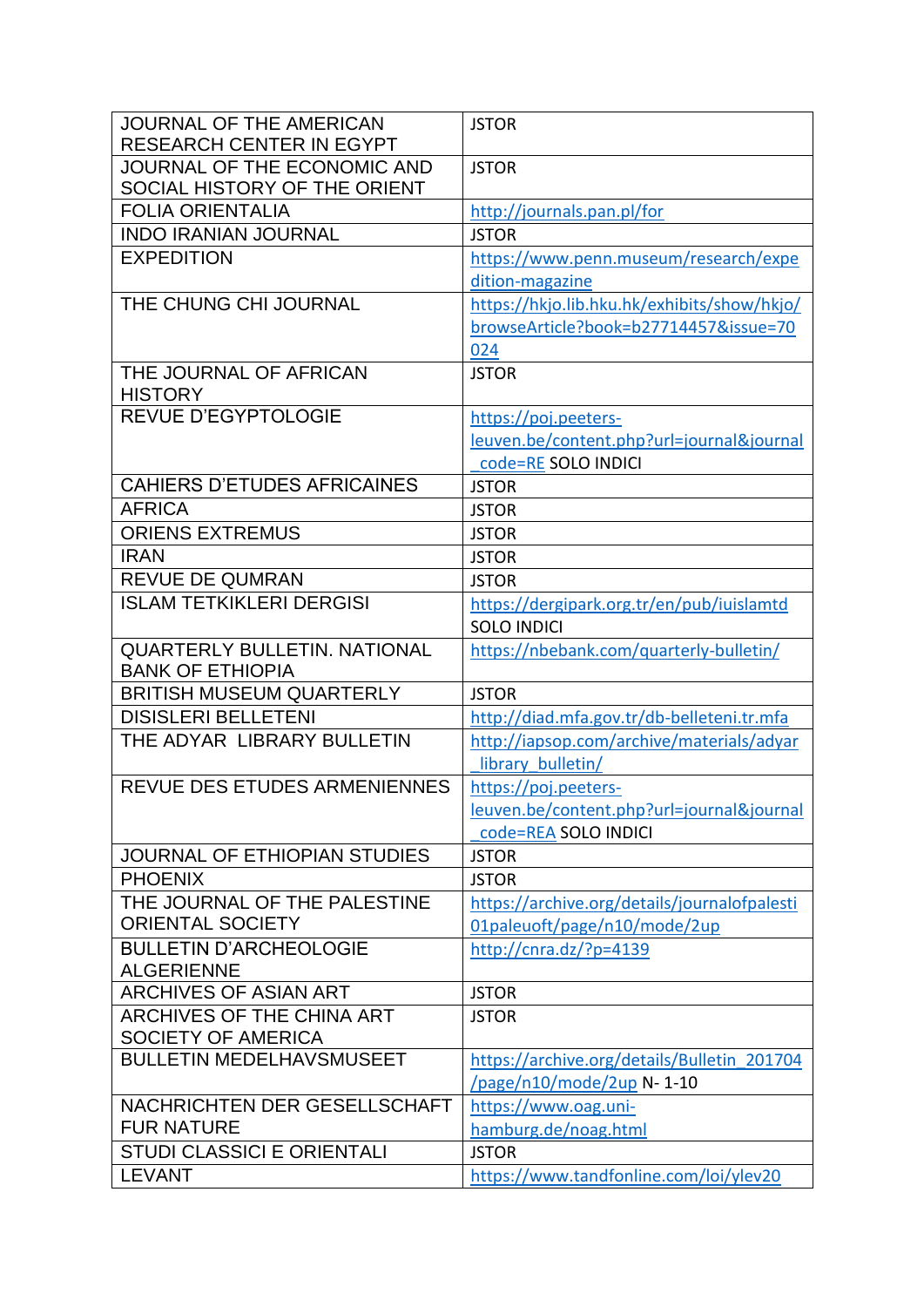| <b>ANATOLICA</b>                     | https://www.tandfonline.com/loi/ylev20     |
|--------------------------------------|--------------------------------------------|
| <b>AFRICAN AFFAIRS</b>               | <b>JSTOR</b>                               |
| <b>JOURNAL OF ASIAN HISTORY</b>      | <b>JSTOR</b>                               |
| <b>ANTIKE WELT</b>                   | <b>JSTOR</b>                               |
| <b>PYRENAE</b>                       | http://www.pyrenae.com/home/index.php      |
|                                      | ?option=com k2&view=itemlist&task=cate     |
|                                      | gory&id=66:50-2-2019⟨=ca                   |
| QADMONIOT                            | <b>JSTOR</b>                               |
| <b>MONUMENTA NIPPONICA</b>           | <b>JSTOR</b>                               |
| <b>CONTRIBUTION TO INDIAN</b>        | https://journals.sagepub.com/loi/cisa?year |
| <b>SOCIOLOGY</b>                     | $= 2019$                                   |
| <b>KAILASH</b>                       | http://www.digitalhimalaya.com/collection  |
|                                      | s/journals/kailash/index.php?selection=19  |
|                                      | 66                                         |
| <b>PEKING REVIEW</b>                 | https://www.marxists.org/subject/china/pe  |
|                                      | king-review/index.htm                      |
| <b>MODERN ASIAN STUDIES</b>          | <b>JSTOR</b>                               |
| <b>ANCIENT SOCIETY</b>               | <b>JSTOR</b>                               |
| <b>KAOGU</b>                         | http://www.kaogu.cn/en/Publication/Journ   |
|                                      | als/Kaogu Archaeology /                    |
| <b>MESOPOTAMIA</b>                   | https://www.centroscavitorino.it/index.ph  |
|                                      | p/it/pubblicazioni/mesopotamia SOLO        |
|                                      | <b>INDICI</b>                              |
| <b>ORIENTALIA LOVANIENSA</b>         | https://poj.peeters-                       |
| <b>PERIODICA</b>                     | leuven.be/content.php?url=journal&journal  |
|                                      |                                            |
|                                      | code=OLP SOLO INDICI                       |
| <b>TURCICA</b>                       | https://poj.peeters-                       |
|                                      | leuven.be/content.php?url=journal&journal  |
|                                      | code=TURC SOLO INDICI                      |
| <b>ETUDES MONGOLES ET</b>            | https://journals.openedition.org/emscat/   |
| <b>SIBERIENNES</b>                   |                                            |
| JOURNAL OF NORTHWEST SEMITIC         | http://academic.sun.ac.za/jnsl/Volumes.ht  |
| <b>LANGUAGES</b>                     | $\underline{m}$                            |
|                                      | <b>SOLO INDICI</b>                         |
| <b>ALTORIENTALISCHE</b>              | https://www.degruyter.com/view/journals/   |
| <b>FORSCHUNGEN</b>                   | aofo/aofo-                                 |
|                                      | overview.xml?lang=en&tab body=toc-         |
|                                      | 68871 SOLO INDICI                          |
| JOURNAL OF INDIAN PHILOSOPHY         | <b>JSTOR</b>                               |
| <b>IL GIAPPONE</b>                   | <b>JSTOR</b>                               |
| <b>GOTTINGER MISZELLEN</b>           | https://www.uni-                           |
|                                      | goettingen.de/en/470881.html SOLO INDICI   |
| JOURNAL OF THE ANCIENT NEAR          | https://janes.scholasticahq.com/issues     |
| <b>EASTERN SOCIETY</b>               | <b>SOLO INDICI</b>                         |
| <b>PALEORIENT</b><br><b>MUQARNAS</b> | <b>JSTOR</b><br><b>JSTOR</b>               |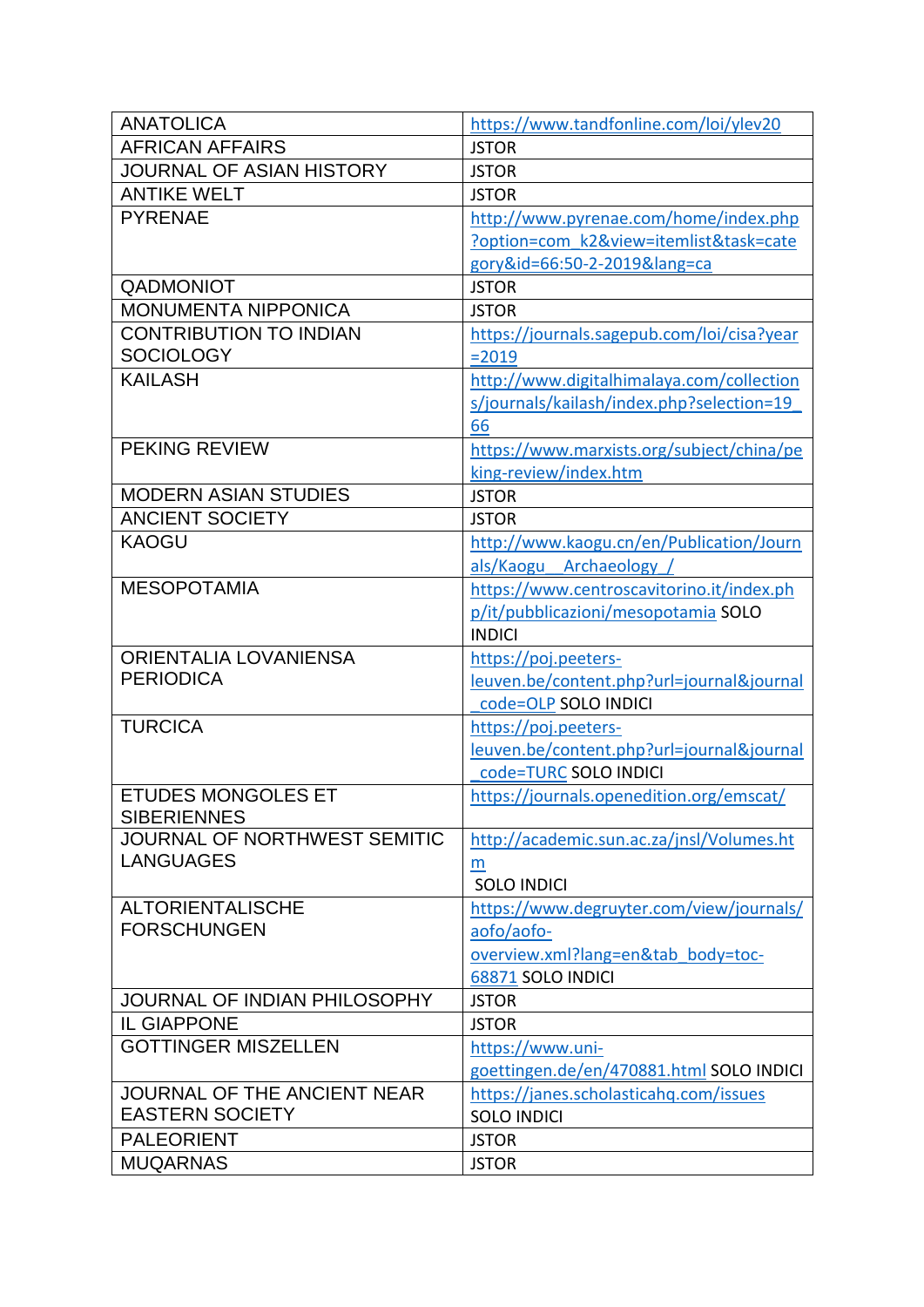| <b>DEAD SEA DISCOVERIES</b>                              | <b>JSTOR</b>                                |
|----------------------------------------------------------|---------------------------------------------|
| ZEITSCHRIFT FUR RELIGIONS UND                            | <b>JSTOR</b>                                |
| <b>GEISTEGESCHICHTE</b>                                  |                                             |
| <b>INDO IRANICA</b>                                      | http://www.southasiaarchive.com/Content     |
|                                                          | /sarf.120363                                |
| ANNUAIRE DE L'ECOLE PRATIQUE<br><b>DES HAUTES ETUDES</b> | https://journals.openedition.org/asr/       |
| JOURNAL OF ARABIC LITERATURE                             | <b>JSTOR</b>                                |
| <b>EAST ASIAN HISTORY</b>                                | http://www.eastasianhistory.net/            |
| THE TIBET JOURNAL                                        | <b>JSTOR</b>                                |
| JOURNAL OF CHINESE PHILOSOPHY                            | https://onlinelibrary.wiley.com/journal/154 |
|                                                          | 06253 SOLO INDICI                           |
| <b>ISRAEL ORIENTAL STUDIES</b>                           | https://brill.com/view/serial/IOS SOLO      |
|                                                          | <b>INDICI</b>                               |
| <b>ACTA UNIVERSITATE CAROLINAE</b>                       | <b>OPEN ACCESS</b>                          |
| <b>NEWSLETTER AMERICAN</b>                               | http://archive.arce.org/publications/enewsl |
| <b>RESEARCH CENTER IN EGYPT</b>                          | etter                                       |
| <b>ARTS ASIATIQUE</b>                                    | <b>JSTOR</b>                                |
| <b>BULLETIN OF TIBETOLOGY</b>                            | http://www.digitalhimalaya.com/collection   |
|                                                          | s/journals/bot/                             |
| JOURNAL OF MUSLIM MINORITY                               | https://www.tandfonline.com/loi/cjmm20      |
| <b>AFFAIRS</b>                                           | <b>SOLO INDICI</b>                          |
| <b>MERIP REPORTS</b>                                     | <b>JSTOR</b>                                |
| <b>MELANGES D'ARCHEOLOGIE ET</b>                         | https://gallica.bnf.fr/ark:/12148/cb328129  |
| <b>D'HISTOIRE</b>                                        | 695/date.item                               |
| <b>MELANGES DE L'ECOLE FRANCAISE</b>                     | https://journals.openedition.org/mefra/?la  |
| DE ROME                                                  | $ng=it$                                     |
| <b>CUADERNOS DE TRABAJOS DE LA</b>                       | https://digital.csic.es/handle/10261/12545  |
| <b>ESCUELA ESPAGNOLA</b>                                 | 3                                           |
| <b>EGITTO E VICINO ORIENTE</b>                           | <b>JSTOR</b>                                |
| <b>STUDIA IRANICA</b>                                    | https://poj.peeters-                        |
|                                                          | leuven.be/content.php?url=journal&journal   |
|                                                          | code=SI SOLO INDICI                         |
| <b>ARABICA</b>                                           | <b>JSTOR</b>                                |
| <b>ERDEM</b>                                             | http://www.akmb.gov.tr/Menu.aspx?AltMe      |
|                                                          | $nuld = 11$                                 |
| STUDIEN ZUR ALTAGYPTISCHE                                | <b>JSTOR</b>                                |
| <b>KULTUR</b>                                            |                                             |
| <b>AULA ORIENTALIS</b>                                   | https://www.aulaorientalis.org/aulaorienta  |
|                                                          | lis i 1 1983.html SOLO INDICI               |
| <b>RENDITIONS</b>                                        | http://www.cuhk.edu.hk/rct/renditions/e     |
|                                                          | outputs.html                                |
| <b>ABSTRACTA IRANICA</b>                                 | https://journals.openedition.org/abstractai |
| <b>ZENTRALASIATISCHEN STUDIEN</b>                        | ranica/                                     |
|                                                          | http://www.tibetinstitut.de/zas-            |
|                                                          | zeitschrift.html SOLO INDICI                |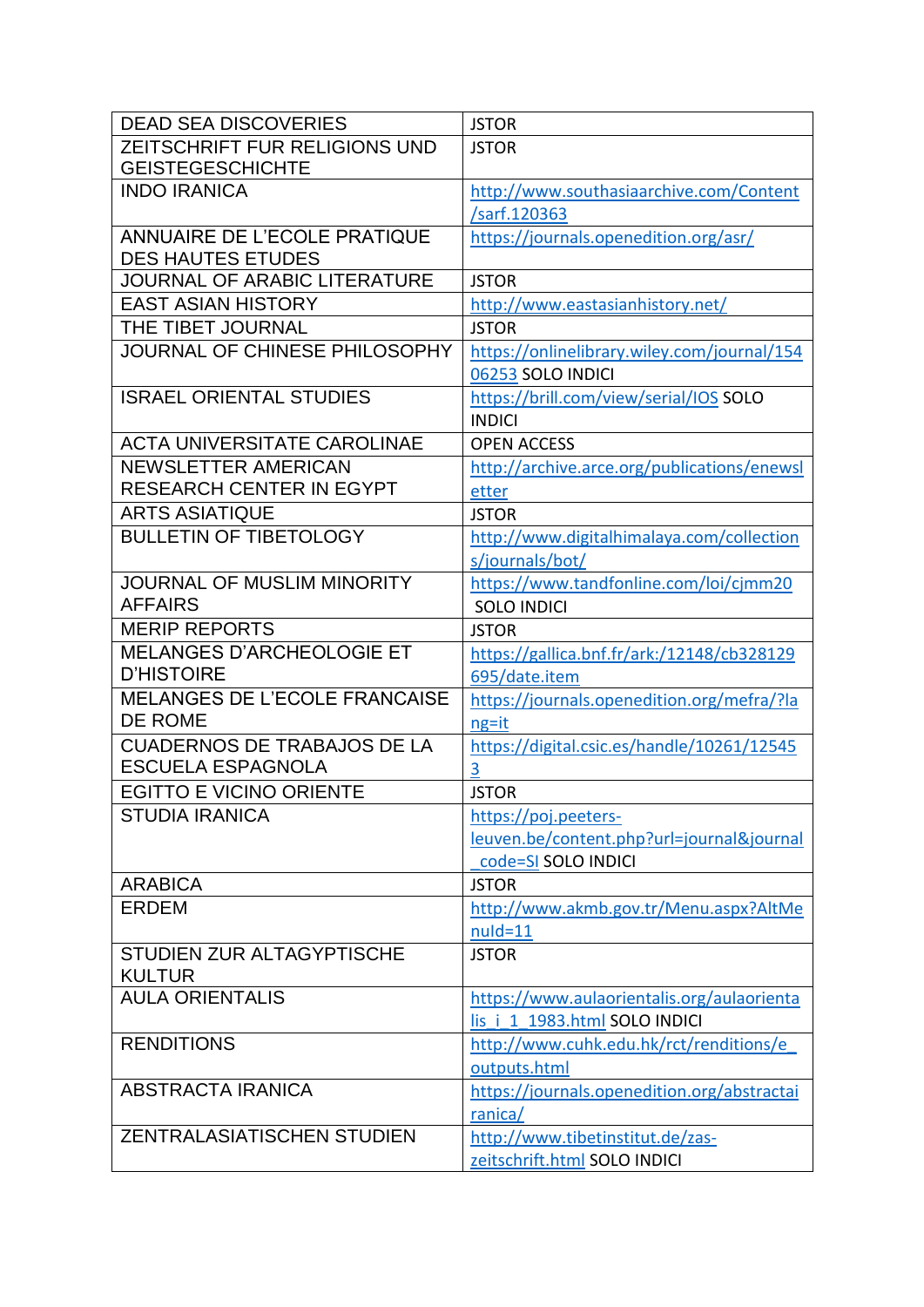| <b>REPPAL</b>                                              | http://ancientworldonline.blogspot.com/20              |
|------------------------------------------------------------|--------------------------------------------------------|
|                                                            | 12/10/open-access-journal-reppal.html                  |
| PHILOSOPHY EAST AND WEST                                   | <b>JSTOR</b>                                           |
| <b>CENTRAL ASIAN SURVEY</b>                                | https://www.tandfonline.com/loi/ccas20                 |
| REVUE DE L'OCCIDENT MUSULMAN                               | https://www.persee.fr/collection/remmm                 |
| ET DE LA MEDITERRANEE                                      |                                                        |
| <b>REVUE DES MONDES MUSULMANS</b><br>ET DE LA MEDITERRANEE | https://journals.openedition.org/remmm/                |
| THE JOURNAL OF ASIAN STUDIES                               | <b>JSTOR</b>                                           |
| <b>TRANSACTIONS OF THE ROYAL</b>                           | http://www.raskb.com/content/full-texts-               |
| <b>ASIATIC SOCIETY KOREA BRANCH</b>                        | volume                                                 |
| <b>QUADERNI DI STUDI ARABI</b>                             | <b>JSTOR</b>                                           |
| <b>TRANSEUPHRATENE</b>                                     | https://poj.peeters-                                   |
|                                                            | leuven.be/content.php?url=journal&journal              |
|                                                            | code=TE SOLO INDICI                                    |
| SOCIAL SCIENCE IN CHINA                                    | https://caod.oriprobe.com/journals/caod 2              |
|                                                            | 891/Social Sciences in China.htm SOLO                  |
|                                                            | <b>INDICI</b>                                          |
| <b>ISLAMIC LAW AND SOCIETY</b>                             | <b>JSTOR</b>                                           |
| <b>EXCAVATIONS AND SURVEYS IN</b>                          | http://www.hadashot-                                   |
| <b>ISRAEL</b>                                              | esi.org.il/reports list eng.aspx                       |
| <b>ISLAM AND CHRISTIAN-MUSLIM</b>                          | https://www.tandfonline.com/loi/cicm20                 |
| <b>RELATIONS</b>                                           | <b>SOLO INDICI</b>                                     |
|                                                            |                                                        |
| <b>JOURNAL OF ISLAMIC STUDIES</b>                          | <b>JSTOR</b>                                           |
| JOURNAL OF COPTIC STUDIES                                  | https://poj.peeters-                                   |
|                                                            | leuven.be/content.php?url=journal&journal              |
|                                                            | code=JCS SOLO INDICI                                   |
| MITTEILUNGEN DER DEUTSCHE                                  | http://www.orient-                                     |
| <b>ORIENT GESELLSCHAFT</b>                                 | gesellschaft.de/publikationen/mdog.php                 |
| <b>AL MASAQ</b>                                            | https://www.tandfonline.com/loi/calm20                 |
|                                                            | <b>SOLO INDICI</b>                                     |
| ARABIAN ARCHAEOLOGY AND                                    | https://onlinelibrary.wiley.com/loi/160004             |
| <b>EPIGRAPHY</b>                                           | 71                                                     |
|                                                            | <b>SOLO INDICI</b>                                     |
| THE JOURNAL OF JAPANESE                                    | <b>JSTOR</b>                                           |
| <b>STUDIES</b>                                             |                                                        |
| <b>STUDIEN FUR INDOLOGIE UND</b>                           | http://www.hempen-                                     |
| <b>SUDASIENSTUDIEN</b>                                     | verlag.de/zeitschriften/stindiran/studien-             |
|                                                            | zur-indologie-und-iranistik-113.html SOLO              |
|                                                            | <b>INDICI</b>                                          |
| <b>ANTIQUITES AFRICAINES</b><br>PROCEEDINGS OF THE SEMINAR | https://www.persee.fr/collection/antaf<br><b>JSTOR</b> |
| <b>FOR ARABIAN STUDIES</b>                                 |                                                        |
| <b>MONGOLIAN STUDIES</b>                                   | <b>JSTOR</b>                                           |
| <b>AFRICA E MEDITERRANEO</b>                               | http://www.africaemediterraneo.it/it/la-               |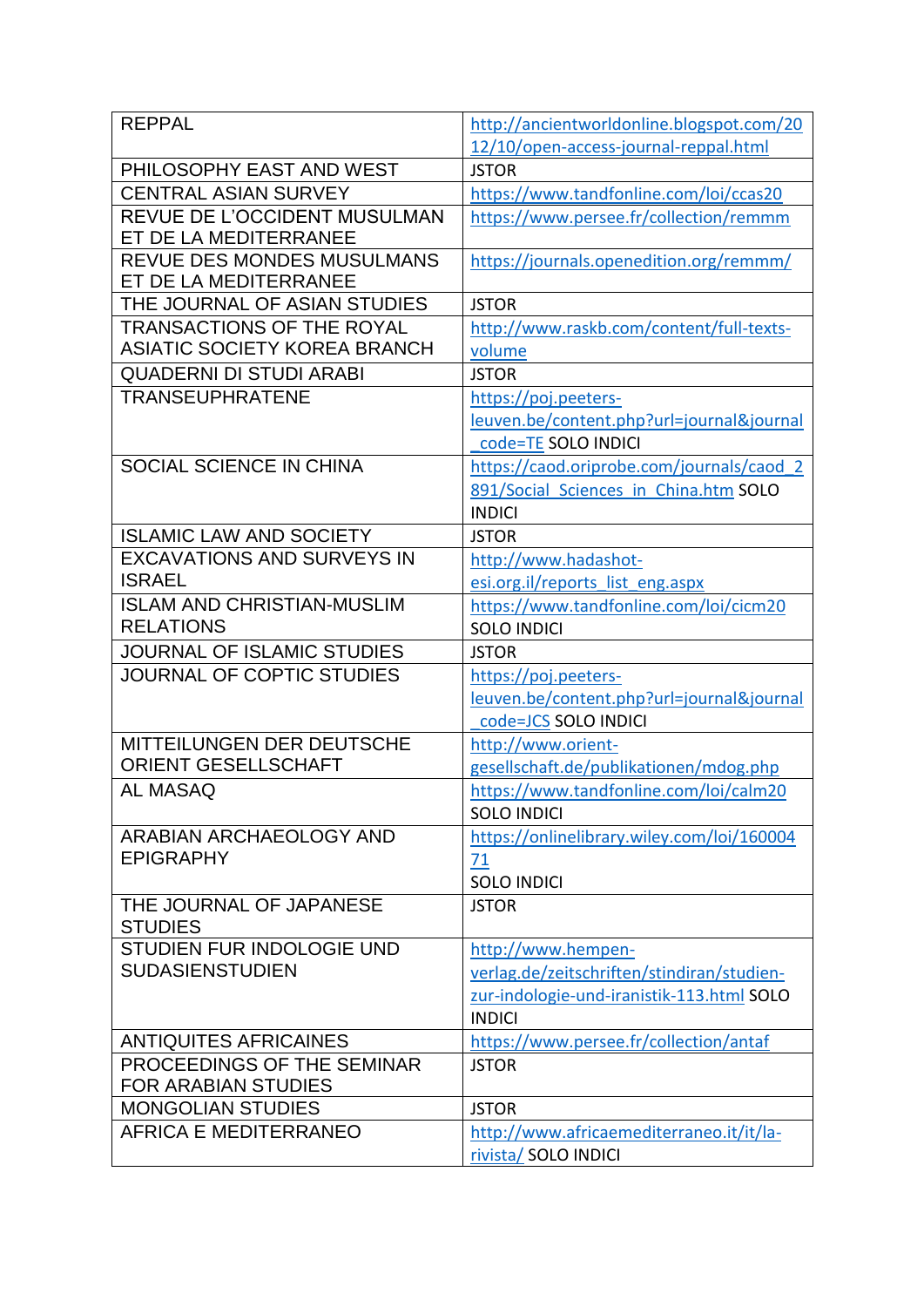| <b>ETUDES BALKANIQUES</b>           | https://www.openedition.org/2232?lang=e      |
|-------------------------------------|----------------------------------------------|
|                                     | <u>n</u>                                     |
| JOURNAL OF THE INTERNATIONAL        | https://journals.ub.uni-                     |
| <b>ASSOCIATION OF BUDDHIST</b>      | heidelberg.de/index.php/jiabs/index          |
| <b>STUDIES</b>                      |                                              |
| <b>ANAQUEL DE ESTUDIOS ARABES</b>   | https://revistas.ucm.es/index.php/ANQE       |
| <b>BULLETIN D'INFORMATION</b>       | http://www.egyptologues.net/archeologie/     |
| <b>ARCHAEOLOGIQUE</b>               | bia.htm                                      |
| <b>JOURNAL OF THE PAKISTAN</b>      | https://www.questia.com/library/p439583/     |
| <b>HISTORICLA SOCIETY</b>           | pakistan-historical-society-journal-of-the-  |
|                                     | pakistan                                     |
|                                     | <b>SOLO INDICI</b>                           |
| <b>AL KARMIL</b>                    | http://alkarmil.haifa.ac.il/index.php/en/100 |
| <b>MINOS</b>                        | https://revistas.usal.es/index.php/0544-     |
|                                     | 3733/issue/view/946                          |
| DIE WELT DES ISLAMS                 | <b>JSTOR</b>                                 |
| <b>THE ARABIST</b>                  | https://eltearabszak.hu/the-arabist/earlier- |
|                                     | volumes-of-the-arabist/                      |
| <b>CHINA REVIEW INTERNATIONAL</b>   | <b>JSTOR</b>                                 |
| <b>SOUTH ASIAN STUDIES</b>          | https://www.tandfonline.com/loi/rsas20       |
|                                     | <b>SOLO INDICI</b>                           |
| <b>ASIAN PERSPECTIVE</b>            |                                              |
|                                     | <b>JSTOR</b>                                 |
| <b>STUDIA ISLAMIKA</b>              | http://journal.uinjkt.ac.id/index.php/studia |
|                                     | -islamika/issue/archive                      |
| <b>NICHIBUNKEN JAPAN REVIEW</b>     | https://nichibun.repo.nii.ac.jp/index.php?a  |
|                                     | ction=pages view main&active action=rep      |
|                                     | ository view main item snippet&index id      |
|                                     | =165&pn=1&count=20ℴ=17⟨=en                   |
|                                     | glish&page id=15█ id=22                      |
| <b>JOURNAL OF RELIGIOUS STUDIES</b> | https://www.jstage.jst.go.jp/browse/rsjars   |
| <b>ANCIENT CIVILISATION FROM</b>    | https://brill.com/view/journals/acss/acss-   |
| <b>SCYTHIA TO SIBERIA</b>           | overview.xml SOLO INDICI                     |
| <b>MING QING YANJIU</b>             | https://brill.com/view/journals/mqyj/mqyj-   |
|                                     | overview.xml SOLO INDICI                     |
| <b>ZINBUN</b>                       | http://ancientworldonline.blogspot.com/20    |
|                                     | 12/11/open-access-jurnal-zinbun-memoirs-     |
|                                     | of.html                                      |
| <b>JOURNAL OF EAST ASIAN</b>        | <b>JSTOR</b>                                 |
| <b>LINGUISTICS</b>                  |                                              |
| <b>TRANSACTIONS OF THE ASIATIC</b>  | https://archive.org/search.php?query=crea    |
| SOCIETY OF JAPAN                    | tor%3A%22Asiatic+Society+of+Japan%22         |
| THE CHINA QUARTERLY                 | <b>JSTOR</b>                                 |
| THE CHINA REVIEW                    | <b>JSTOR</b>                                 |
| <b>DOMES</b>                        | https://onlinelibrary.wiley.com/journal/194  |
|                                     | 93606                                        |
| <b>CIPANGO</b>                      | https://journals.openedition.org/cjs/        |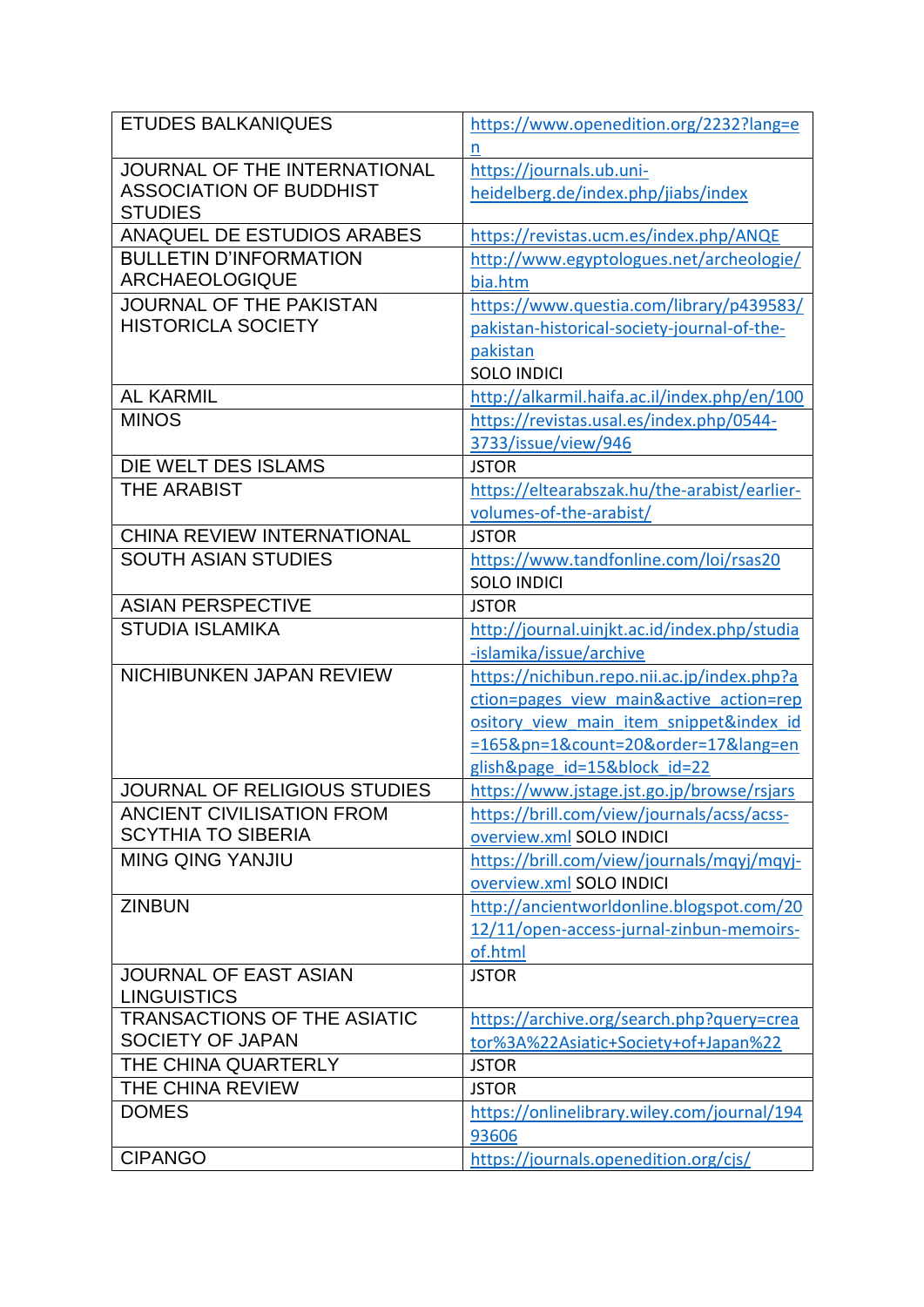| <b>ZEITSCHRIFT FUR</b>                | <b>JSTOR SOLO INDICI</b>                      |
|---------------------------------------|-----------------------------------------------|
| ALTORIENTALISCHE UND BIBLISCHE        |                                               |
| <b>RECHTSGESCHICHTE</b>               |                                               |
| <b>MANUSCRIPTA ORIENTALIA</b>         | http://manuscripta-                           |
|                                       | orientalia.kunstkamera.ru/archive#1995        |
|                                       | <b>SOLO INDICI</b>                            |
| <b>DUMABRTON OAKS PAPERS</b>          | <b>JSTOR</b>                                  |
| <b>ARAMA PERIODICAL</b>               | https://poj.peeters-                          |
|                                       | leuven.be/content.php?url=journal&journal     |
|                                       | code=ARAM SOLO INDICI                         |
| <b>ANNUAL OF URDU STUDIES</b>         | https://dsal.uchicago.edu/books/annualofu     |
|                                       | rdustudies/                                   |
| <b>ISSUES &amp; STUDIES</b>           | https://www.worldscientific.com/worldscin     |
|                                       | et/is                                         |
| <b>IRANIAN STUDIES</b>                | <b>JSTOR</b>                                  |
| <b>COMPTES RENDUES DES</b>            | https://www.persee.fr/issue/crai 0065-        |
| <b>SCEANCES DE L'ANNEE</b>            | 0536 2014 num 158 1                           |
| <b>CAHIERS D'ASIE CENTRALE</b>        | https://journals.openedition.org/asiecentra   |
|                                       | le/                                           |
| JOURNAL OF MUSLIM MINORITY            | https://www.tandfonline.com/loi/cjmm20        |
| <b>AFFAIRS</b>                        |                                               |
| <b>ASIAN FOLKLORE STUDIES</b>         | <b>JSTOR</b>                                  |
| <b>BULLETIN, NANZAN INSTITUTE FOR</b> | https://nirc.nanzan-                          |
| <b>RELIGION AND CULTURE</b>           | u.ac.jp/en/publications/bulletin/             |
| <b>ASIA MAJOR</b>                     | <b>JSTOR</b>                                  |
| <b>QURTUBA ESTUDIOS ANDALUSIES</b>    | https://dialnet.unirioja.es/servlet/revista?c |
|                                       | odigo=1095 SOLO INDICI                        |
| JOURNAL OF CONTEMPORARY               | https://www.tandfonline.com/loi/cjcc20        |
| <b>CHINA</b>                          | <b>SOLO INDICI</b>                            |
| POLISH ARCHAEOLOGY IN THE             | https://pcma.uw.edu.pl/category/publikacj     |
| <b>MEDITERRANEAN</b>                  | e/pam-journal/ SOLO INDICI                    |
| <b>HITOTSUBASHI JOURNAL OF</b>        | <b>JSTOR</b>                                  |
| <b>SOCIAL STUDIES</b>                 |                                               |
| <b>KWANSEI GAKUIN UNIVERSITY</b>      | https://kwansei.repo.nii.ac.jp/index.php?ac   |
| <b>HUMANITIES REVIEW</b>              | tion=pages view main&active action=rep        |
|                                       | ository view main item snippet&index id       |
|                                       | =5438&pn=1&count=20ℴ=7⟨=jap                   |
|                                       | anese&page id=30█ id=85                       |
| <b>KWANSEI GAKUIN UNIVERSITY</b>      | https://kwansei.repo.nii.ac.jp/index.php?ac   |
| <b>SOCIAL SCIENCE REVIEW</b>          | tion=pages view main&active action=rep        |
|                                       | ository view main item snippet&index id       |
|                                       | =5057&pn=1&count=20ℴ=7⟨=jap                   |
|                                       | anese&page id=30█ id=85                       |
| THE JOURNAL OF CHINESE                | <b>JSTOR</b>                                  |
| <b>LINGUISTICS</b>                    |                                               |
| <b>JOURNAL OF EAST ASIAN</b>          | https://brill.com/view/journals/jeaa/jeaa-    |
| <b>ARCHAEOLOGY</b>                    | overview.xml SOLO INDICI                      |
|                                       |                                               |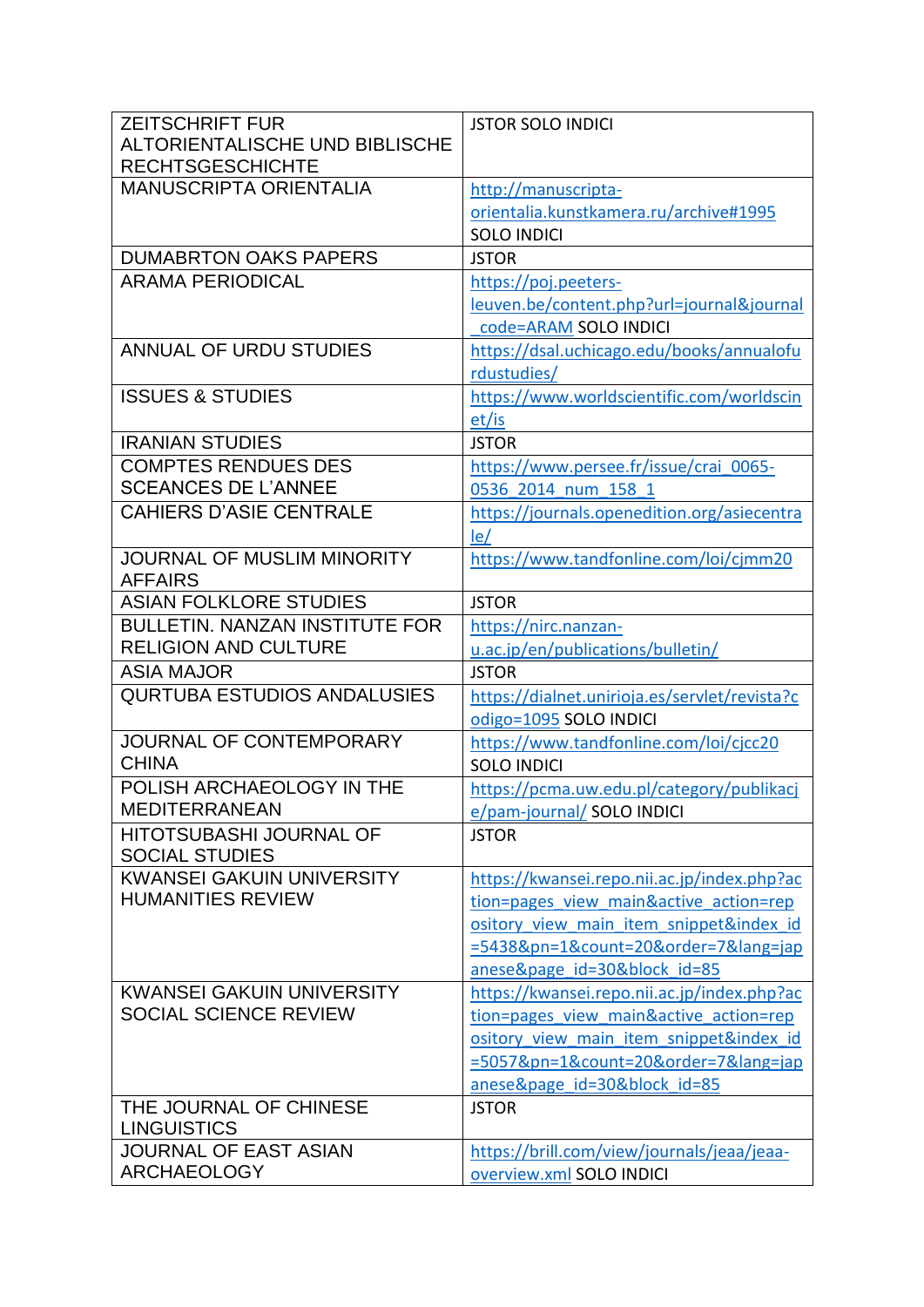| <b>JAHRBUCH FUR ANTIKE UND</b>               | https://www.antike-und-                     |
|----------------------------------------------|---------------------------------------------|
| <b>CHRISTENTUM</b>                           | christentum.de/institut/publikationen/jbac  |
|                                              | <b>SOLO INDICI</b>                          |
| <b>ARABIC AND MIDDLE EASTERN</b>             | https://www.tandfonline.com/toc/came19      |
| LITERATURE                                   | /4/2?nav=tocList SOLO INDICI                |
| <b>MIDDLE EASTERN LITERATURES</b>            | https://www.tandfonline.com/loi/came20      |
|                                              | <b>SOLO INDICI</b>                          |
| <b>KOREAN LITERATURE TODAY</b>               | http://anthony.sogang.ac.kr/klt/KLTIndex.h  |
| THE CHINA JOURNAL                            | tm<br><b>JSTOR</b>                          |
|                                              | <b>DAL 2016</b>                             |
|                                              | https://www.journals.uchicago.edu/toc/tcj   |
|                                              | /current SOLO INDICI                        |
| <b>INNER ASIA</b>                            | <b>JSTOR</b>                                |
| <b>ARCHAEOLOGY INTERNATIONAL</b>             | https://www.ai-journal.com/                 |
| <b>AETHIOPICA</b>                            | https://journals.sub.uni-                   |
|                                              | hamburg.de/aethiopica                       |
| <b>BRITISH JOURNAL OF MIDDLE</b>             | <b>JSTOR</b>                                |
| <b>EASTERN STUDIES</b>                       |                                             |
| JOURNAL OF ASIA CIVILISATION                 | <b>JSTOR</b>                                |
| <b>ANCIENT NEAR EASTERN STUDIES</b>          |                                             |
| <b>MAMLUK STUDIES REVIEW</b>                 | https://mamluk.uchicago.edu/browse-         |
|                                              | download.html                               |
| <b>ASIAN THEATRE JOURNAL</b>                 | <b>JSTOR</b>                                |
| <b>AGYPTEN UND LEVANTE</b>                   | <b>JSTOR</b>                                |
| PERSPECTIVES CHINOISES                       | https://journals.openedition.org/perspectiv |
|                                              | eschinoises/                                |
| LE MONDE COPTE                               | http://www.lemondecopte.com/styled/         |
|                                              | <b>SOLO INDICI</b>                          |
| <b>POSITIONS</b>                             | https://read.dukeupress.edu/positions       |
|                                              | <b>SOLO INDICI</b>                          |
| <b>MODERN CHINESE LITERATURE</b>             | <b>JSTOR</b>                                |
| <b>MODERN CHNESE LITERATURE AND</b>          | <b>JSTOR</b>                                |
| <b>CULTURE</b><br>CHINESE STUDIES IN HISTORY | https://www.tandfonline.com/loi/mcsh20      |
| <b>CONTEMPORARY CHINESE</b>                  | https://www.tandfonline.com/loi/mcsp20      |
| <b>THOUGHT</b>                               |                                             |
| JOURNAL OF INNER ASIA AND                    | http://www.brepols.net/Pages/BrowseByS      |
| <b>ARCHAEOLOGY</b>                           | eries.aspx?TreeSeries=JIAA SOLO INDICI      |
| <b>JAPAN FORUM</b>                           | https://www.tandfonline.com/loi/rjfo20      |
| <b>JOURNAL OF QUR'ANIC STUDIES</b>           | https://www.euppublishing.com/toc/jqs/22    |
|                                              | /1?expanded=vjqs-16 SOLO INDICI             |
| <b>JOURNAL OF ENGLISH AS A LINGUA</b>        | https://www.degruyter.com/view/journals/    |
| <b>FRANCA</b>                                | jelf/jelf-                                  |
|                                              | overview.xml?tab body=latestIssueToc-       |
|                                              | 68822 SOLO INDICI                           |